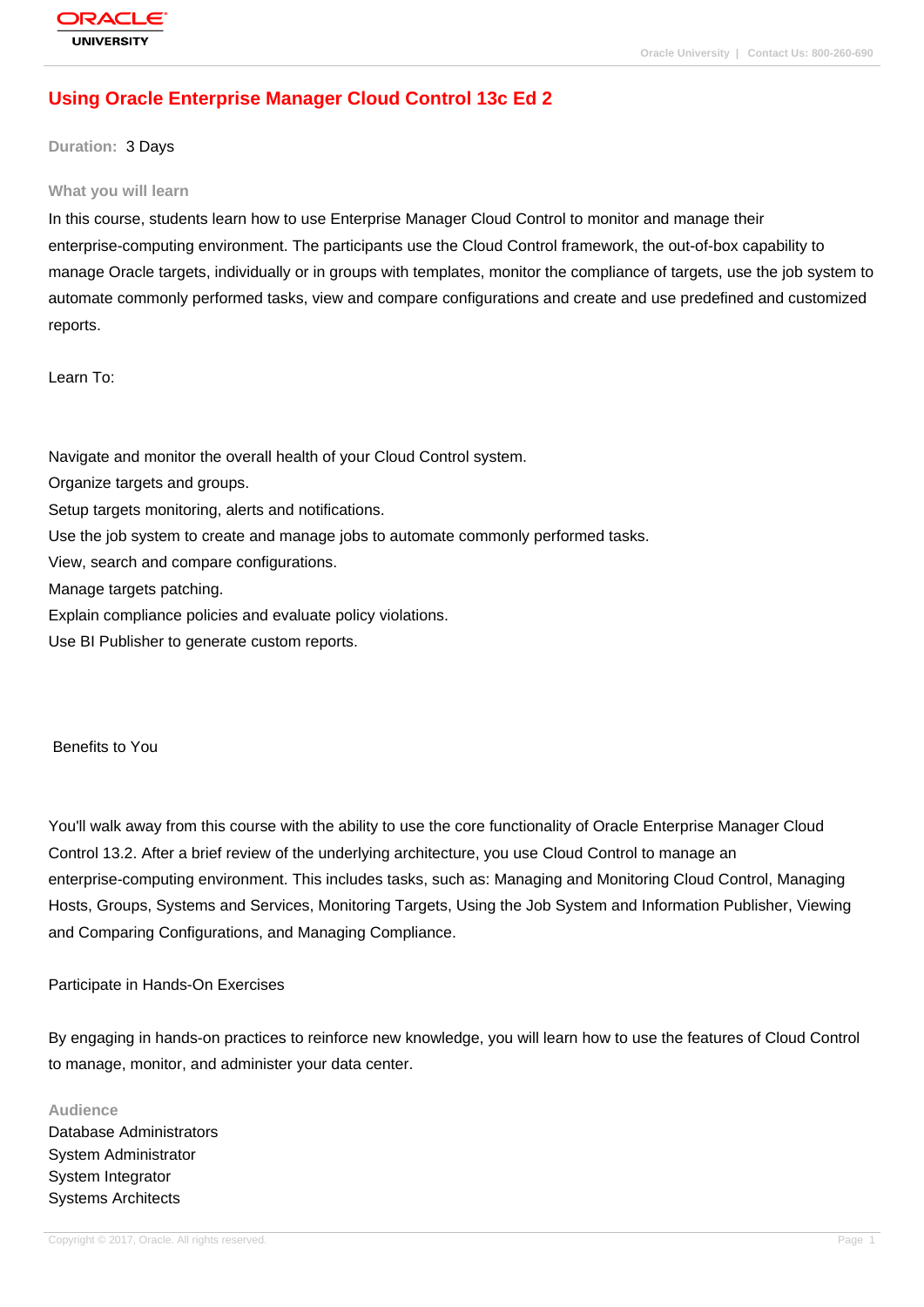### Technical Administrator

#### **Related Training**

#### Required Prerequisites

Oracle Enterprise Manager Cloud Control 12c: Advanced Configuration Workshop

Oracle Enterprise Manager Cloud Control 13c: Install & Upgrade Ed 2

Suggested Prerequisites Familiarity with Database Control

Familiarity with Fusion Middleware Control

Good knowledge of Linux

#### **Course Objectives**

Navigate and monitor the overall health of your Cloud Control system

Organize targets and groups

Setup targets monitoring, alerts and notifications

Use the job system to create and manage jobs to automate commonly performed tasks

View, search and compare configurations

Manage targets patching

Explain compliance policies and evaluate policy violations

Use BI Publisher to generate custom reports

**Course Topics**

### **Introduction**

Key Challenges for Administrators What Is Enterprise Manager Cloud Control? Built-in and Integrated Manageability This Course in Context Course Schedule Classroom Setup

**Enterprise Manager Core Concepts** Review Oracle Enterprise Manager architecture Security (high level) Controlling the Cloud Control Framework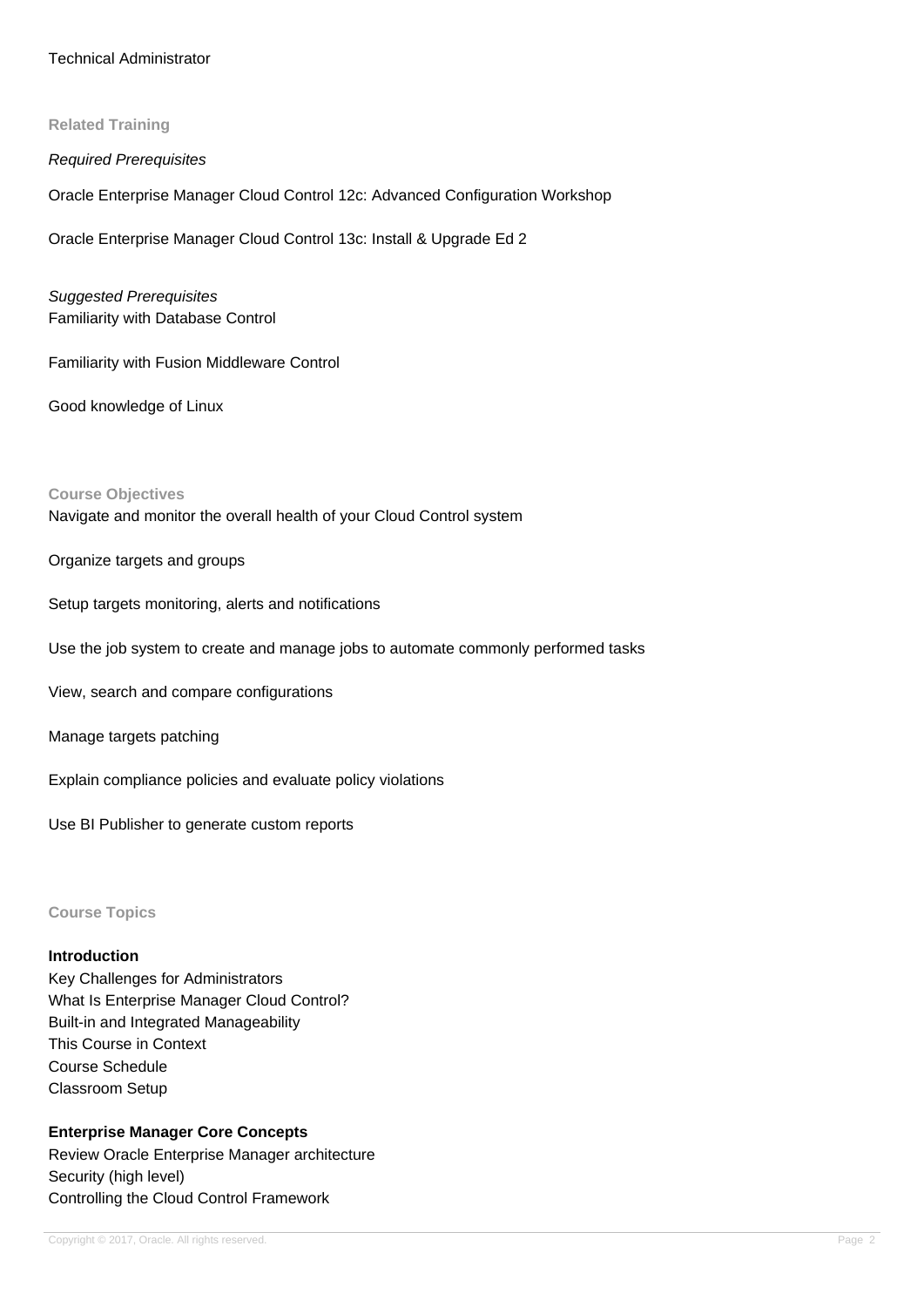Self-Monitoring and Maintenance Backup and Recovery: Repository, OMS and OMA, Software Library Viewing Log Files and Trace Files

## **Targets Setup**

Targets discovery (review) Administration Hierarchy **Groups Target Properties** 

## **Oracle Cloud In Your IT Ecosystem**

Describe the benefits of having Oracle Cloud services in your IT Ecosystem Explore how Oracle Cloud services can be managed and why Enterprise Manager Cloud Control is a superior choice Describe how Enterprise Manager Cloud Control establishes a connection to Oracle Cloud services Explore the new capabilities that are unlocked when Cloud Control is managing Oracle Cloud services

## **Roles and Privileges**

Roles **Privileges** Who can define Roles and Privileges Privileges and Roles Uses

## **Monitoring Standards**

Define monitoring standards Setting and using metric thresholds Using Monitoring Templates and templates collection

### **Managing Events and Incidents**

Metric Thresholds and Settings Define and manage incidents Distinguish between incidents and problems Monitor problems (including incidents flooding) Use incident rule sets Describe the processing priority of rules and notifications Corrective Actions Incidents Dashboard

## **Using Notifications, Blackouts and Brownouts**

Define Blackouts and Brownouts, benefits **Blackouts Brownouts** Monitoring Service Receiving Alerts and Notifications Metric Extensions

## **Using the Job System**

Core Concepts and Tasks: what is new in EM 13c Understand job privileges Distinguish predefined jobs for your user-defined ones Create and manage jobs of different types Creating a Multi-Task Job Use the job library